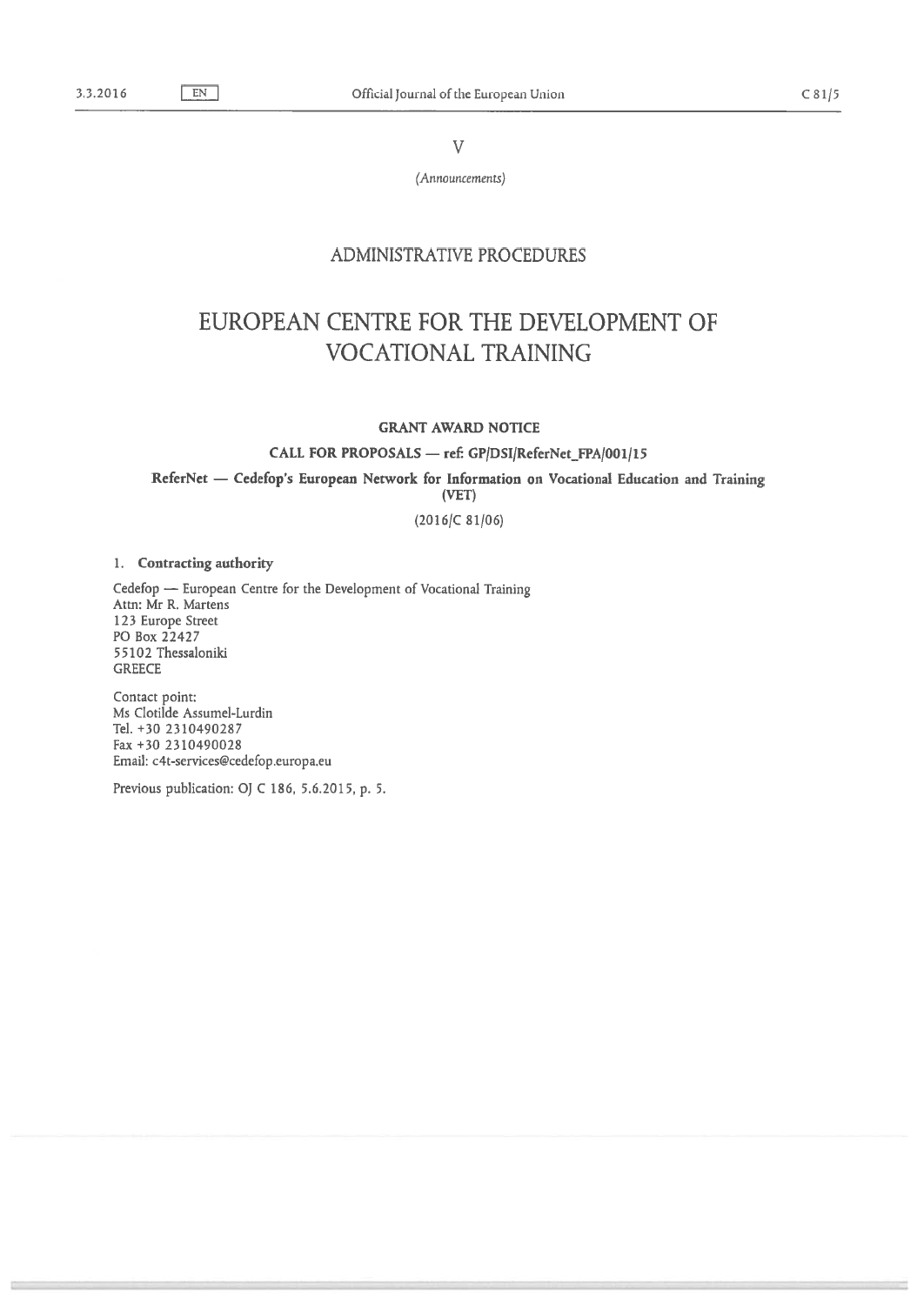| Grant award |  |
|-------------|--|
|             |  |

| Beneficiary name                                                                                                            | Address                                                                         | Framework<br>partnership agreement<br>number    | Framework<br>partnership<br>agreement<br>duration | Framework<br>partnership<br>agreement<br>signature date | Specific Grant<br>agreement<br>number (2016) | Specific Grant<br>agreement<br>duration | Specific Grant<br>.<br>agreement<br>signature date | Grant amount<br>(EUR) |
|-----------------------------------------------------------------------------------------------------------------------------|---------------------------------------------------------------------------------|-------------------------------------------------|---------------------------------------------------|---------------------------------------------------------|----------------------------------------------|-----------------------------------------|----------------------------------------------------|-----------------------|
| Institut für Bildungsfor-<br>schung der Wirtschaft -<br>IBW (in consortium with<br>OIBF and Institut für Höhere<br>Studien) | Rainergasse 38,<br>1050 Wien, Austria                                           | No 2015-FPA1/GP/<br>DSI/ReferNet_FPA/<br>001/15 | 4 years                                           | 27.11.2015                                              | No 2016-0008                                 | 12 months                               | 11.1.2016                                          | 32 233,21             |
| Institut Bruxellois Franco-<br>phone pour la Formation<br>Professionnelle - IBFFP                                           | Rue de Stalle 67.<br>1180 Brussels.<br>Belgium                                  | No 2015-FPA2/GP/<br>DSI/ReferNet_FPA/<br>001/15 | 4 years                                           | 21.12.2015                                              | Not awarded                                  | n/a                                     | n/a                                                | n/a                   |
| <b>NAVET</b>                                                                                                                | 125 Tzarigradsko<br>shosse blvd,<br>block 5, 5th floor.<br>1113 Sofia, Bulgaria | No 2015-FPA3/GP/<br>DSI/ReferNet_FPA/<br>001/15 | 4 years                                           | 27.11.2015                                              | No 2016-0009                                 | 12 months                               | 11.1.2016                                          | 33 624.50             |
| Agency for Vocational Edu-<br>cation and Training and<br>Adult Education - Avetae                                           | Radnička cesta 37b.<br>1000 Zagreb,<br>Croatia                                  | No 2015-FPA4/GP/<br>DSI/ReferNet_FPA/<br>001/15 | 4 years                                           | 27.11.2015                                              | No 2016-0010                                 | 12 months                               | 11.1.2016                                          | 23 560,73             |
| Human Resource Develop-<br>ment Authority - HRDA                                                                            | 2 Anavissou Str.,<br>2025 Nicosia.<br>Cyprus                                    | No 2015-FPA5/GP/<br>DSI/ReferNet_FPA/<br>001/15 | 4 years                                           | 27.11.2015                                              | No 2016-0011                                 | 12 months                               | 23.12.2015                                         | 23 615.00             |

C81/6

 $\boxed{\Xi}$ 

3.3.2016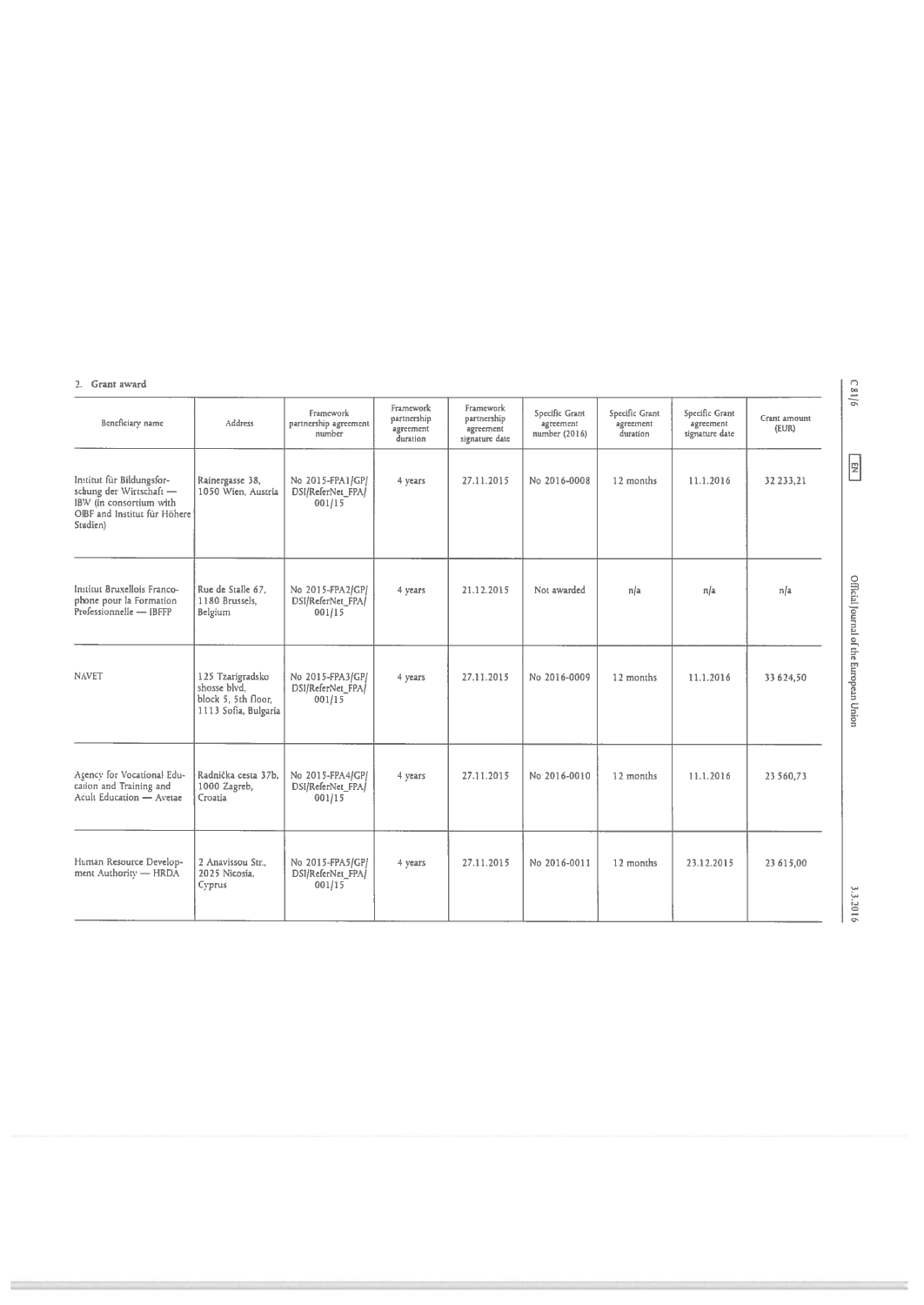| Beneficiary name                                                                                                                      | Address                                                                 | Framework<br>partnership agreement<br>number    | Framework<br>partnership<br>agreement<br>duration | Framework<br>partnership<br>agreement<br>signature date | Specific Grant<br>agreement<br>number (2016) | Specific Grant<br>agreement<br>duration | Specific Grant<br>agreement<br>signature date | Grant amount<br>(EUR) | 3.3.2016                               |
|---------------------------------------------------------------------------------------------------------------------------------------|-------------------------------------------------------------------------|-------------------------------------------------|---------------------------------------------------|---------------------------------------------------------|----------------------------------------------|-----------------------------------------|-----------------------------------------------|-----------------------|----------------------------------------|
| National Institute for Educa-<br>tion, Education Counselling<br>Centre, and Centre for Con-<br>tinuing Education of Teach-<br>ers NÚV | Weilova 1271/6,<br>10200 Prague 10,<br>Czech Republic                   | No 2015-FPA6/GP/<br>DSI/ReferNet_FPA/<br>001/15 | 4 years                                           | 16.12.2015                                              | No 2016-0012                                 | 12 months                               | 12.1.2016                                     | 33 625.00             | $\boxed{\Xi}$                          |
| National Training<br>Fund o.p.s - NVF                                                                                                 | Opletalova 25,<br>11000 Prague 1,<br>Czech Republic                     |                                                 |                                                   |                                                         | n/a                                          | n/a                                     | n/a                                           | n/a                   |                                        |
| Metropolitan University<br>College - MUC                                                                                              | Tagensvej 18, 2200<br>Copenhagen,<br>Denmark                            | No 2015-FPA7/GP/<br>DSI/ReferNet_FPA/<br>001/15 | 4 years                                           | 27.11.2015                                              | No 2016-0013                                 | 12 months                               | 7.1.2016                                      | 33 625.00             | Official Journal of the European Union |
| Haridus- ja Teadusministee-<br>rium (Ministry of Education<br>and Research) - HTM                                                     | Munga 18, 50088<br>Tartu, Estonia                                       | No 2015-FPA8/GP/<br>DSI/ReferNet_FPA/<br>001/15 | 4 years                                           | 9.12.2015                                               | No 2016-0014                                 | 12 months                               | 7.1.2016                                      | 16 530,50             |                                        |
| Centre pour le Développe-<br>ment de l'information sur la<br>formation permanente -<br>Centre Inffo                                   | 4, Avenue du Stade<br>de France. Saint<br>Denis de La Plaine,<br>France | No 2015-FPA9/GP/<br>DSI/ReferNet_FPAJ<br>001/15 | 4 years                                           | 27.11.2015                                              | No 2016-0015                                 | 12 months                               | 7.1.2016                                      | 43 620,00             | C81/7                                  |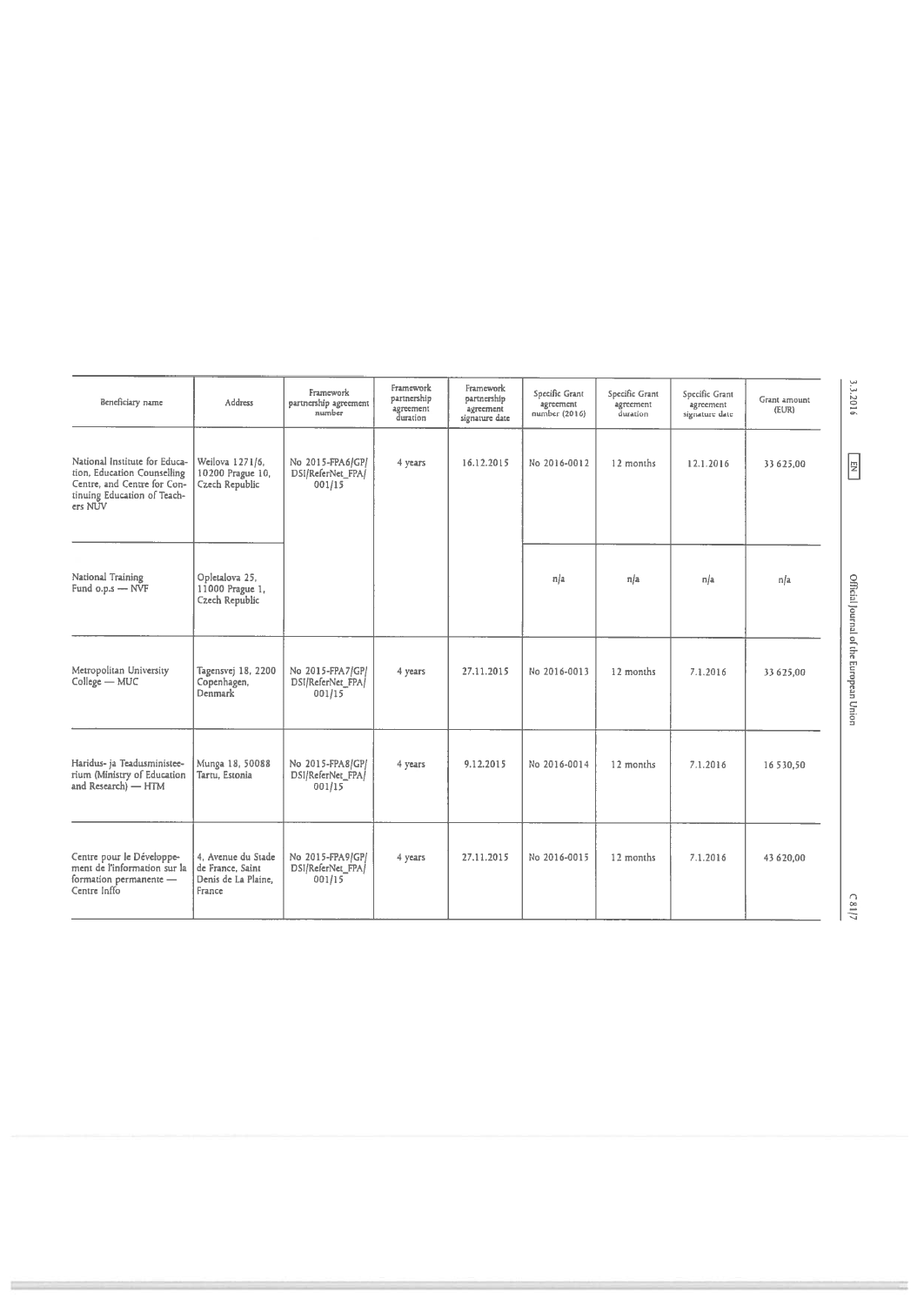| Beneficiary name                                                                            | Address                                                                 | Framework<br>partnership agreement<br>number     | Framework<br>partnership<br>agreement<br>duration | Framework<br>partnership<br>agreement<br>signature date | Specific Grant<br>agreement<br>number (2016) | Specific Grant<br>agreement<br>duration | Soecific Grant<br>agreement<br>signature date | Grant amount<br>(EUR) | C8118                                  |
|---------------------------------------------------------------------------------------------|-------------------------------------------------------------------------|--------------------------------------------------|---------------------------------------------------|---------------------------------------------------------|----------------------------------------------|-----------------------------------------|-----------------------------------------------|-----------------------|----------------------------------------|
| Bundesinstitut für Berufsbil-<br>$d$ ung $-$ BIBB                                           | Robert-Schuman-<br>Platz 3, 53175<br>Bonn, Germany                      | No 2015-FPA10/GP/<br>DSI/ReferNet_FPA/<br>001/15 | 4 years                                           | 21.12.2015                                              | No 2016-0016                                 | 12 months                               | 23.12.2015                                    | 43 6 20,00            | $\boxed{\Xi}$                          |
| An tSeirbhis Oideachais<br>Leanunaigh agus<br>$Scileanna - SOLAS$                           | Castleforbes House.<br>Castleforbes Road.<br>D01F1W8 Dublin.<br>Ireland | No 2015-FPA11/GP/<br>DSI/ReferNet_FPA/<br>001/15 | 4 years                                           | 27.11.2015                                              | Not awarded                                  | n/a                                     | n/a                                           | n/a                   |                                        |
| Istituto per lo Sviluppo della<br>Formazione Professionale<br>dei Lavoratori - ISFOL        | Corso d'Italia 33.<br>00198 Rome, Italy                                 | No 2015-FPA12/GP/<br>DSI/ReferNet_FPA/<br>001/15 | 4 years                                           | 27.11.2015                                              | No 2016-0017                                 | 12 months                               | 7.1.2016                                      | 43 620,00             | Official Journal of the European Union |
| Academic Information<br>$Centre - AIC$                                                      | 2 Valnu Street.<br>1050 Riga, Latvia                                    | No 2015-FPA13/GP/<br>DSI/ReferNet_FPA/<br>001/15 | 4 years                                           | 27.11.2015                                              | No 2016-0018                                 | 12 months                               | 23.12.2015                                    | 23 615,00             |                                        |
| Kvalificaciju ir profesinio<br>mokymo plėtros centras                                       | Gelezinio Vilko<br>g. 12, 01336<br>Vilnius Lithuania                    | No 2015-FPA14/GP/<br>DSI/ReferNet FPA/<br>001/15 | 4 years                                           | 27.11.2015                                              | No 2016-0019                                 | 12 months                               | 23.12.2015                                    | 23 615.00             |                                        |
| Institut National pour le<br>développement de la Forma-<br>tion Professionnelle<br>Continue | rue de l'Avenir 38.<br>1147 Luxembourg,<br>Luxembourg                   | No 2015-FPA15/GP/<br>DSI/ReferNet_FPA/<br>001/15 | 4 years                                           | 27.11.2015                                              | No 2016-0020                                 | 12 months                               | 11.1.2016                                     | 23 615,00             | 3.3.201                                |

 $CS1/8$ 

3.3.2016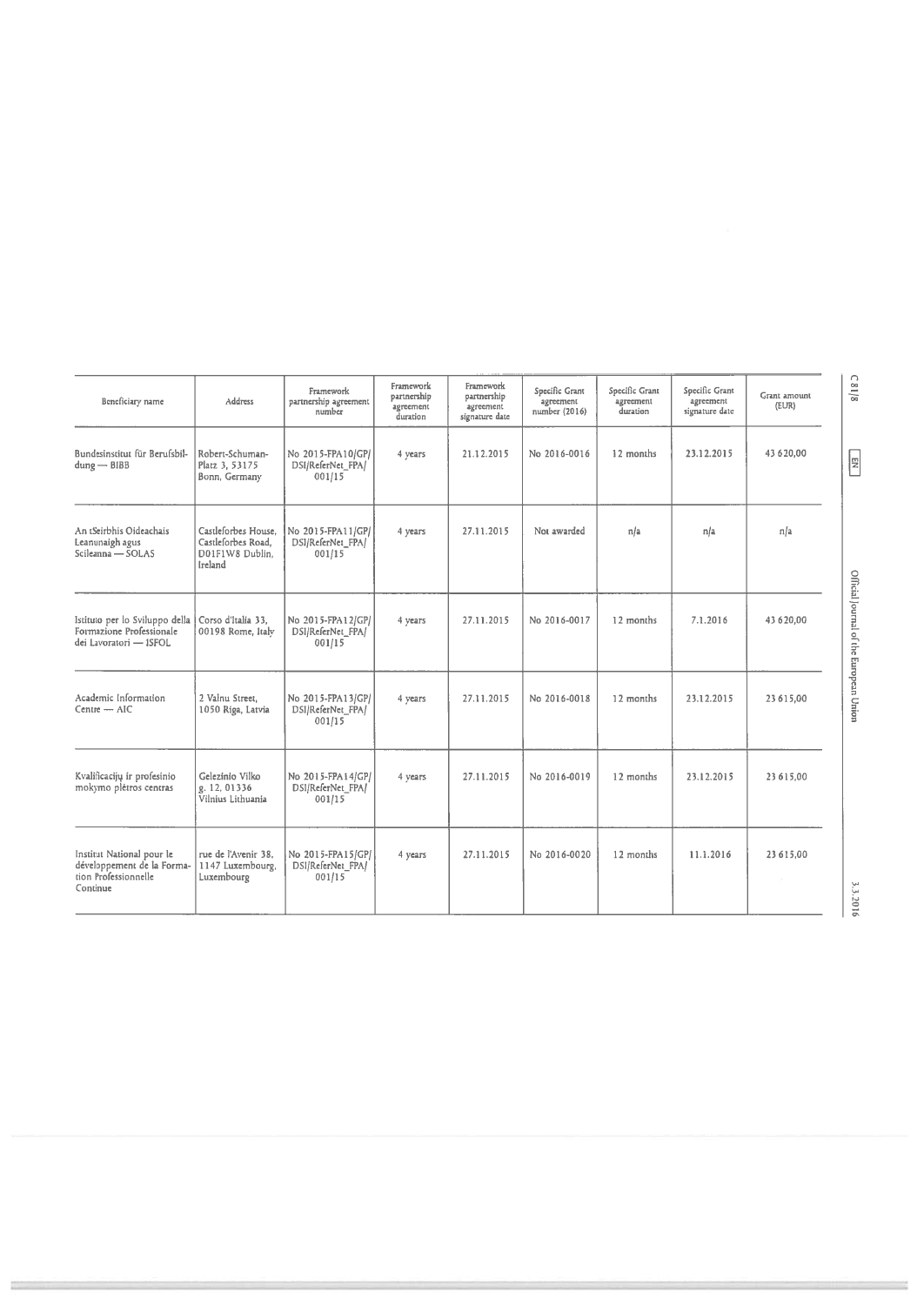| Beneficiary name                                                                                                            | <b>Address</b>                                                                     | Framework<br>partnership agreement<br>number     | Framework<br>partnership<br>agreement<br>duration | Framework<br>partnership<br>agreement<br>signature date | Specific Grant<br>agreement<br>number (2016) | Specific Grant<br>agreement<br>duration | Specific Grant<br>agreement<br>signature date | Grant amount<br>(EUR) | 3.3.2016                               |
|-----------------------------------------------------------------------------------------------------------------------------|------------------------------------------------------------------------------------|--------------------------------------------------|---------------------------------------------------|---------------------------------------------------------|----------------------------------------------|-----------------------------------------|-----------------------------------------------|-----------------------|----------------------------------------|
| Stichting Expertisecentrum<br>Beroepsonderwijs (ECBO)                                                                       | Stationplein 14,<br>5211 AP<br>'s-Hertogenbosch,<br>Netherlands                    | No 2015-FPA16/GP/<br>DSI/ReferNet_FPA/<br>001/15 | 4 years                                           | 27.11.2015                                              | No 2016-0021                                 | 12 months                               | 23.12.2015                                    | 33 625.00             | $\boxed{\Xi}$                          |
| Educational Research Insti-<br>tute (IBE)                                                                                   | ul. Górczewska 8.<br>01-180 Warsaw.<br>Poland                                      | No 2015-FPA17/GP/<br>DSI/ReferNet_FPA/<br>001/15 | 4 years                                           | 27.11.2015                                              | No 2016-0023                                 | 12 months                               | 23.12.2015                                    | 42834.00              |                                        |
| Direcção-Geral do Emprego<br>e das Relações de Trabalho -<br>DGERT/Ministério do Tra-<br>balho e da Solidariedade<br>Social | Praca de Londres<br>No 2-9° andar.<br>1049-056 Lisbon.<br>Portugal                 | No 2015-FPA18/GP/<br>DSI/ReferNet_FPA/<br>001/15 | 4 years                                           | 18.12.2015                                              | No 2016-0024                                 | 12 months                               | 23.12.2015                                    | 33 624.50             | Official Journal of the European Union |
| Centrul National de Dezvol-<br>tare a Învățământului Profe-<br>sional și Tehnic - CNDIPT                                    | str. Spiru Haret<br>nr. 10-12, 1st floor.<br>room 52, 010176<br>Bucharest, Romania | No 2015-FPA19/GP/<br>DSI/ReferNet_FPA/<br>001/15 | 4 years                                           | 27.11.2015                                              | No 2016-0025                                 | 12 months                               | 23.12.2015                                    | 31 500,00             |                                        |
| Fundacion Tripartita para la<br>Formacion en el Empleo -<br><b>FTFE</b>                                                     | Torrelaguna 56,<br>28027 Madrid.<br>Spain                                          | No 2015-FPA20/GP/<br>DSI/ReferNet_FPA/<br>001/15 | 4 years                                           | 9.12.2015                                               | No 2016-0027                                 | 12 months                               | 23.12.2015                                    | 43 620,00             |                                        |
| Statens Skolverk (Swedish<br>National Agency for Educa-<br>tion) - Skolverket                                               | Flemminggatan 14,<br>10620 Stockholm,<br>Sweden                                    | No 2015-FPA21/GP/<br>DSI/ReferNet_FPA/<br>001/15 | 4 years                                           | 11.12.2015                                              | No 2016-0028                                 | 12 months                               | 23.12.2015                                    | 33 625,00             | C81/9                                  |

 $C81/9$